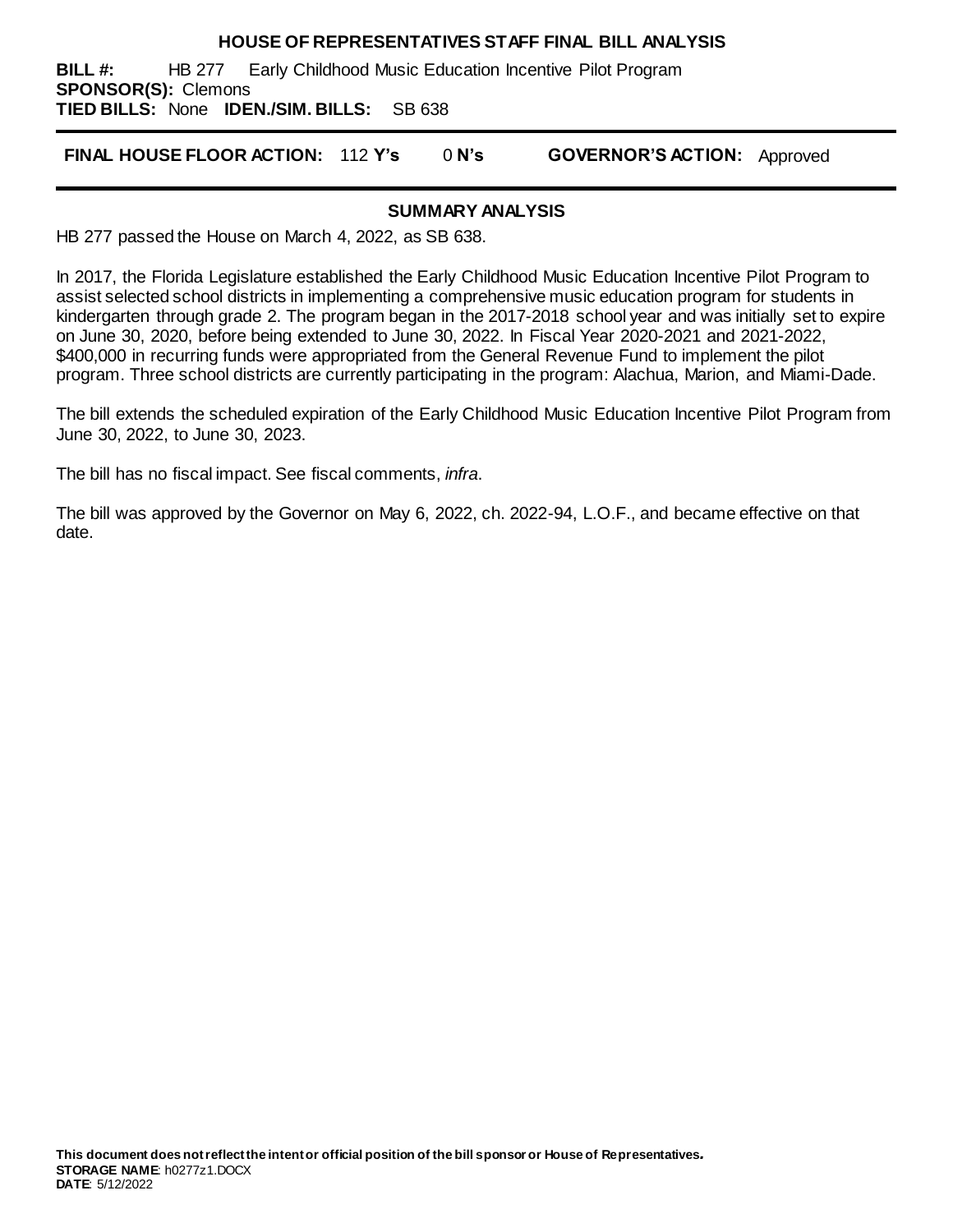### **I. SUBSTANTIVE INFORMATION**

### A. EFFECT OF CHANGES:

#### **Present Situation**

#### Early Childhood Music Education Incentive Pilot Program

The Florida Legislature established the Early Childhood Music Education Incentive Pilot Program in 2017 to assist selected school districts in implementing a comprehensive music education program for students in kindergarten through grade 2. The program began in the 2017-2018 school year and was authorized for a period of three years, initially set to expire in June 30, 2020.<sup>1</sup>

In 2020, the Legislature updated the guidelines and extended the expiration for the Early Childhood Music Education Incentive Pilot Program to June 30, 2022. The updated guidelines created flexibility for school districts seeking to participate in the program by allowing specified elementary schools in the district, rather than all elementary schools, to implement a comprehensive music education program.<sup>2</sup>

For a school district to be eligible to participate in the pilot program, the district superintendent must certify to the Commissioner of Education that specified elementary schools within the district have established a comprehensive music education program that:<sup>3</sup>

- includes all students at the school enrolled in kindergarten through grade 2;
- is staffed by certified music educators;
- provides music instruction for at least 30 consecutive minutes two days a week;
- $\bullet$  complies with the class size requirements under the law:<sup>4</sup> and
- complies with the Department of Education's standards for early childhood music education programs for students in kindergarten through grade 2.

The commissioner must select school districts for participation in the pilot program, subject to legislative appropriation, based on the school district's proximity to the University of Florida and needsbased criteria established by the State Board of Education (SBE). Selected school districts must annually receive \$150 per full-time equivalent (FTE) student in kindergarten through grade 2 who is enrolled in a comprehensive music education program.<sup>5</sup>

The University of Florida's College of Education must collaborate with Florida International University's School of Music to evaluate the effectiveness of the pilot program. Upon completion, the results of the evaluation must be shared with the Florida Center for Partnerships for Arts-Integrated Teaching.<sup>6</sup> The SBE is authorized to adopt rules to administer the pilot program.<sup>7</sup>

The Legislature appropriated \$400,000 in recurring funds for the pilot program, beginning in the 2020- 2021 fiscal year.<sup>8</sup>

*Implementation* 

l

<sup>&</sup>lt;sup>1</sup> Section 69, ch. 2017-116, L.O.F.

<sup>2</sup> Section 1, ch. 2020-72, L.O.F.

 $3$  Section 1003.481(2)(a)-(e), F.S.

<sup>4</sup> Section 1003.03(1)(a), F.S. The maximum number of students assigned to each teacher who is teaching core -curriculum courses in public school classrooms for prekindergarten through grade 3 may not exceed 18 students.

<sup>5</sup> Section 1003.481(3)(a), F.S.

<sup>6</sup> Section 1003.481(4), F.S.

<sup>7</sup> Section 1003.481(5), F.S.

<sup>8</sup> Specific Appropriation 114, s.2, ch. 2020-111, L.O.F.; *and* Specific Appropriation 110, s. 2, ch. 2021-36, L.O.F.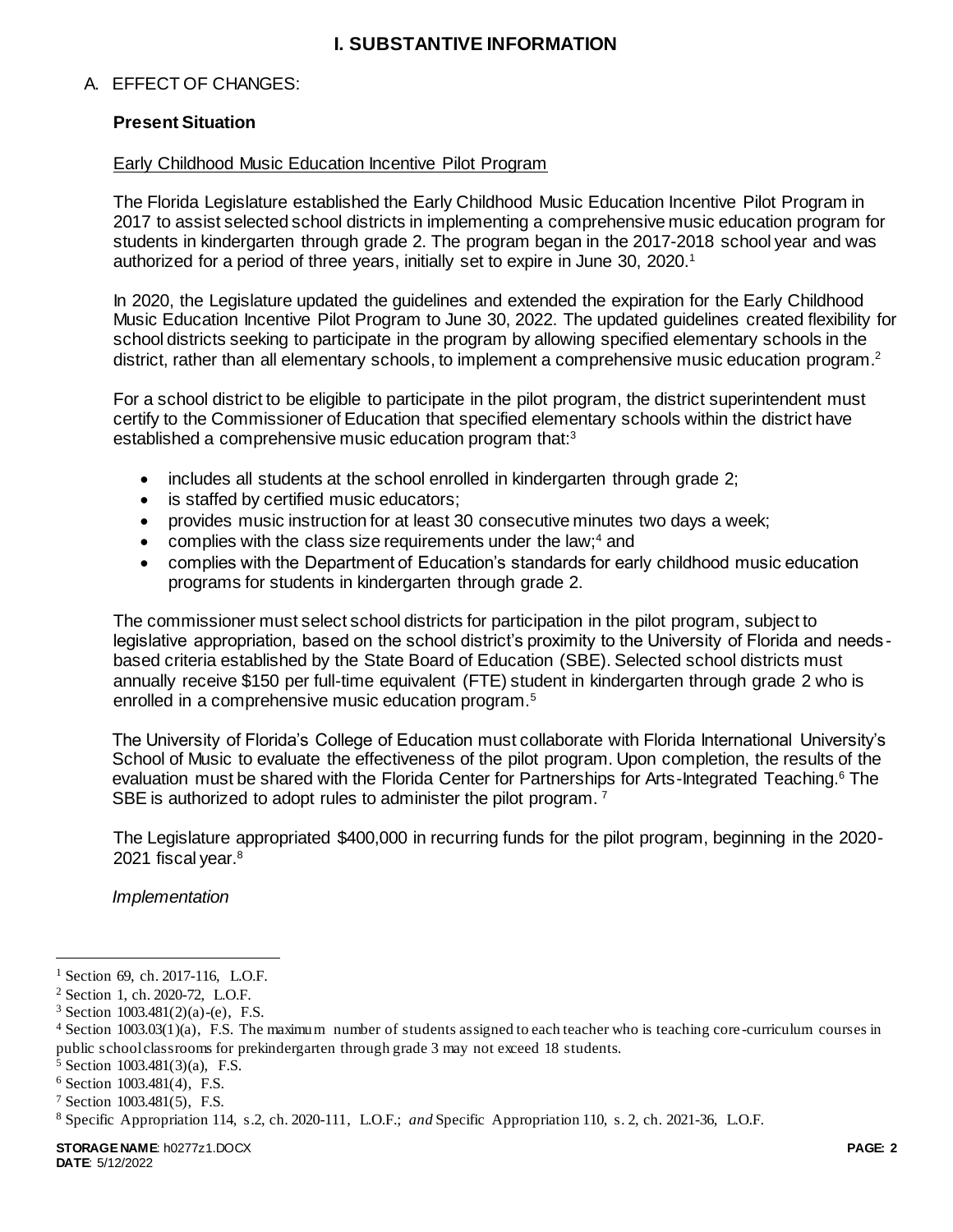Currently, ten schools have been selected to participate in the program from three different counties:<sup>9</sup>

- Alachua County: Joseph Williams Elementary School, Irby Elementary School, Lake Forest Elementary School, and Metcalfe Elementary School.
- Marion County: Fort McCoy School, Ocala Springs Elementary School, and Reddick-Collier Elementary School.
- Miami-Dade County: Fulford Elementary School, Whispering Pines Elementary School, and Comstock Elementary School.

Between the three districts, six of the schools serve primarily economically disadvantaged students. One certified music teacher is assigned to each school. There are between 85 and 345 participating students at each elementary school, with a total of 2,085 students participating across all three districts as of October 2021.<sup>10</sup>

### *Assessment*

In order to assess the effectiveness of the program, all schools are providing nine-week grade reports, attendance records, and disciplinary reports for students. Furthermore, the districts will provide standardized test score information to access changes in proficiency in both reading and math.<sup>11</sup>

Additionally, five types of surveys, conducted at least once per year, will be given virtually through Qualtrics software to further assess the program. Each survey is targeted towards a different stakeholder, with district administrators, principals, classroom teachers, and certified music instructors each having their own annual surveys. Aside from the Classroom Observation Survey, all surveys are designed to be completed in approximately 15 minutes.<sup>12</sup>

# *Funding*

The Legislature appropriated \$400,000 for the pilot program in each of the 2020-2021 and 2021-2022 fiscal years.<sup>13</sup> For the 2020-2021 fiscal year, the unexpended amount of \$375,040 reverted to the state and was re-appropriated and distributed to participating school districts for the 2021-2022 fiscal year.<sup>14</sup> Of the total appropriated funds, the Department of Education has authorized \$411,589 to participating school districts.<sup>15</sup> As of October 2021, the following distributions have been made:<sup>16</sup>

| <b>School District</b> | <b>Amount Allocated</b> | <b>Amount Remaining</b> |
|------------------------|-------------------------|-------------------------|
| Alachua County         | \$110,250               | \$110,250               |
| <b>Marion County</b>   | \$105,000               | \$78,750                |
| Miami-Dade County      | \$97,500                | \$73,125                |

The Department of Education has also authorized \$138,811 to the University of Florida/Florida International University to evaluate the effectiveness of the pilot program.<sup>17</sup>

 $\overline{a}$ 

<sup>14</sup> Transparency Florida, *2021-22 Back of the Bill- Reversions/Reappropriations,*

Early Childhood Music Education Incentive Pilot Program (Dec. 14, 2021).

<sup>9</sup> Email, Jessica A. Fowler, Deputy Legislative Affairs Director, Florida Department of Education, RE: Data Request on HB 277, Early Childhood Music Education Incentive Pilot Program (Dec. 14, 2021).

<sup>10</sup> *Id.*

<sup>11</sup> *Id.*

<sup>12</sup> *Id.*

<sup>&</sup>lt;sup>13</sup> Specific Appropriation 114, s.2, ch. 2020-111, L.O.F. and Specific Appropriation 110, s. 2, ch. 2021-36, L.O.F.

http://www.transparencyflorida.gov/Info/OtherTrans.aspx?FY=22&EogTransDate=07%2f21%2f2021&BE=48250400&AC=104052  $\&$  Fund=1000 $\&$ FundType= $\&$ BogCode=0005 $\&$ LI=+110 $\&$ OB=Y $\&$ SC=F (last visited February 10, 2022).

<sup>&</sup>lt;sup>15</sup> Email, Keenen Vernon, Legislative Assistant, Office of Senator Keith Perry, Early Childhood Music Pilot Program (Nov. 23, 2021). <sup>16</sup> Email, Jessica A. Fowler, Deputy Legislative Affairs Director, Florida Department of Education, RE: Data Request on HB 277,

<sup>&</sup>lt;sup>17</sup> Email, Jessica A. Fowler, Deputy Legislative Affairs Director, Florida Department of Education, RE: SB 638 Early Childhood Music Pilot Program (Nov. 23, 2021).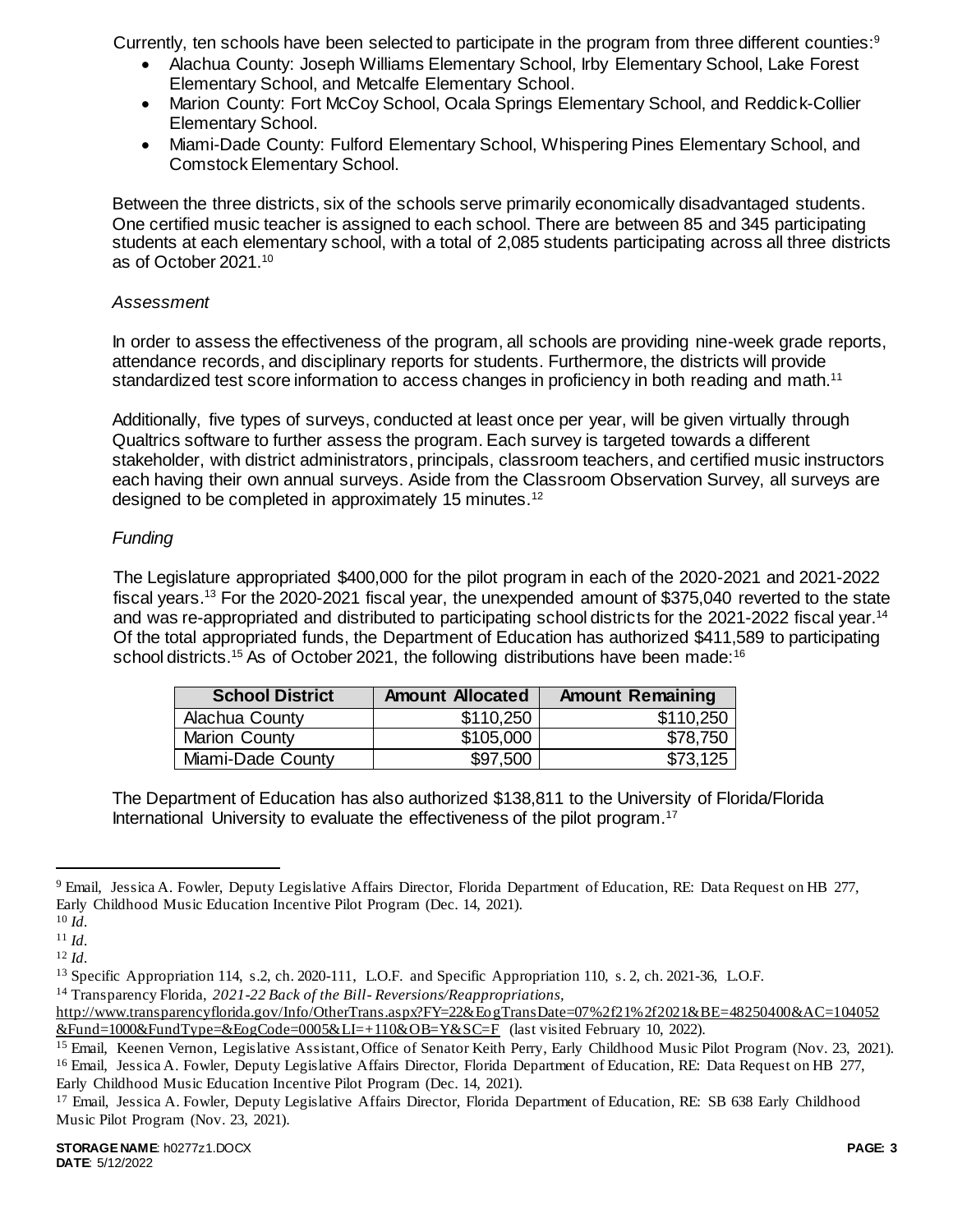# *Reporting*

To assess the implementation of the program, quarterly reports from the Florida Department of Education are due throughout the duration of the program, the first of which was due November 15, 2021. The final quarterly report is due June 15, 2022, and must be provided to the Florida Center for Partnerships for Arts-Integrated Teaching and the Florida International University's School of Music on June 30, 2022, for the purposes of evaluating the impact of the program.<sup>18</sup>

### *Florida Center for Partnership for Arts-Integrated Teaching*

The Florida Center for Partnership for Arts-Integrated Teaching, located at the University of South Florida's Sarasota-Manatee campus, serves as a statewide resource in arts-integrated teaching.<sup>19</sup> The center builds statewide partnerships, conducts research on policies and practices related to artsintegrated teaching, and collaborates with arts organizations and Florida school districts in developing arts-integrated curriculum.<sup>20</sup> The center may provide technical assistance and support, upon request, to public and private schools with the implementation of evidence-based, arts-integrated instruction, assessments, programs, and professional development.<sup>21</sup>

### **Effect of the Bill**

The bill extends the scheduled expiration of the Early Childhood Music Education Incentive Pilot Program from June 30, 2022, to June 30, 2023.

Subject to the Governor's veto powers, the effective date of this bill is upcoming becoming law.

# **II. FISCAL ANALYSIS & ECONOMIC IMPACT STATEMENT**

- A. FISCAL IMPACT ON STATE GOVERNMENT:
	- 1. Revenues:

None.

2. Expenditures:

None.

# B. FISCAL IMPACT ON LOCAL GOVERNMENTS:

1. Revenues:

None.

2. Expenditures:

l

<sup>18</sup> *Id.*

<sup>19</sup> University of South Florida Sarasota-Manatee, *Center for Partnerships for Arts-Integrated Teaching-Mission*, <http://www.usfsm.edu/academics/center-for-paint/> (last visited January 31, 2022).

<sup>20</sup> Section 1004.344, F.S.

<sup>&</sup>lt;sup>21</sup> Section 1004.344(2)(c), F.S.